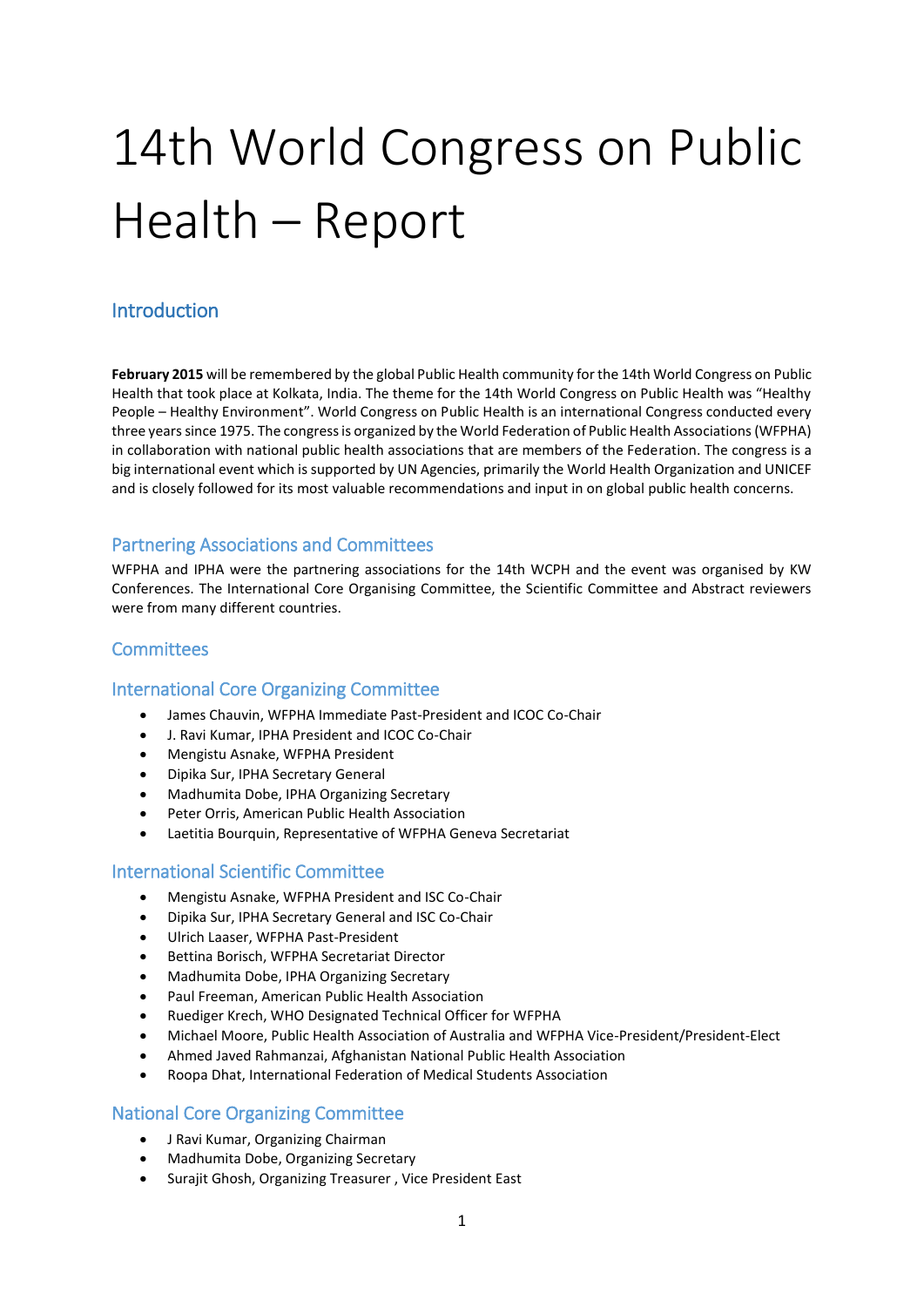- Dipika Sur, IPHA Secretary General
- S S Basu, IPHA Treasurer
- G Krishna Babu, Vice President South
- Sanjay Raj, Vice President North
- P B Das, Vice President West
- Sanghamitra Ghosh, Joint. Secretary Headquarters
- R N Roy, Joint Secretary East
- Sanjeev Wamanrao Kamble, Joint Secretary West
- Sree Karuna Murthy Kolli, Joint Secretary South
- N K Yadav, Joint Secretary NorthS

## Scientific Programme

The scientific sessions and workshops were meaningful and created value for all attendees. There were 1660 participants from 70 countries. There were 7 Plenary sessions including the Opening and Closing plenaries, 9 Thematic and 31 Concurrent sessions, 2 satellite sessions and 6 pre-congress workshops. The ISMOPH satellite conference provided capacity-building workshops for 500 students and young professionals.

Total 390 posters were displayed over 4 days. The Open Forum within the exhibition was an interactive area, a hub for film shows, skits, craft display, debates and panel discussions.

The 14th WCPH 2015 Scientific Committee, supported by the PCO had the following eight tasks. The tasks are listed in the approximate time sequence they need to be started. However, once started, most tasks except 1 & 4 continued in parallel till the conference date.

- 1. Definition of Congress Topics
- 2. Identifying and Reviewing Symposia
- 3. Identifying, Inviting and Confirming the Keynote and Plenary Speakers
- 4. Management of Abstract Submission & Review Process
- 5. Building the Programme
- 6. Identifying, Inviting and Confirming the Session chairs
- 7. Creating the Publications Technical Programme
- 8. Identifying the Prize Winners

## Congress Topics

The following were the topics of the Congress chosen by the Scientific Committee.

| Theme                                                                                |
|--------------------------------------------------------------------------------------|
| <b>Sub Theme</b>                                                                     |
| 1. Defining the role of Public Health in today's global setting                      |
| 1.1 Strengthening regional public health associations - role of WFPHA                |
| 1.2 Health systems development- priorities for public health                         |
| 1.3 Effective advocacy for public health                                             |
| 1.4 Public health/population ethics                                                  |
| 1.5 Global health and the state of world economy                                     |
| 1.6 Health diplomacy, international treaties and public health                       |
| 2. Public Health in the Sustainable Development Agenda                               |
| 2.1 Achievements of Millennium Development Goals through the Public Health Lens      |
| 2.2 Post 2015 global development agenda - contribution of Public Health              |
| 2.3 Policy development and advocacy towards post 2015 global development agenda      |
| 2.4 Role of Public Health in reproductive, maternal, new-born, and child health      |
| 2.5 Role of Public Health in HIV/AIDS programs- progress to-date and the way forward |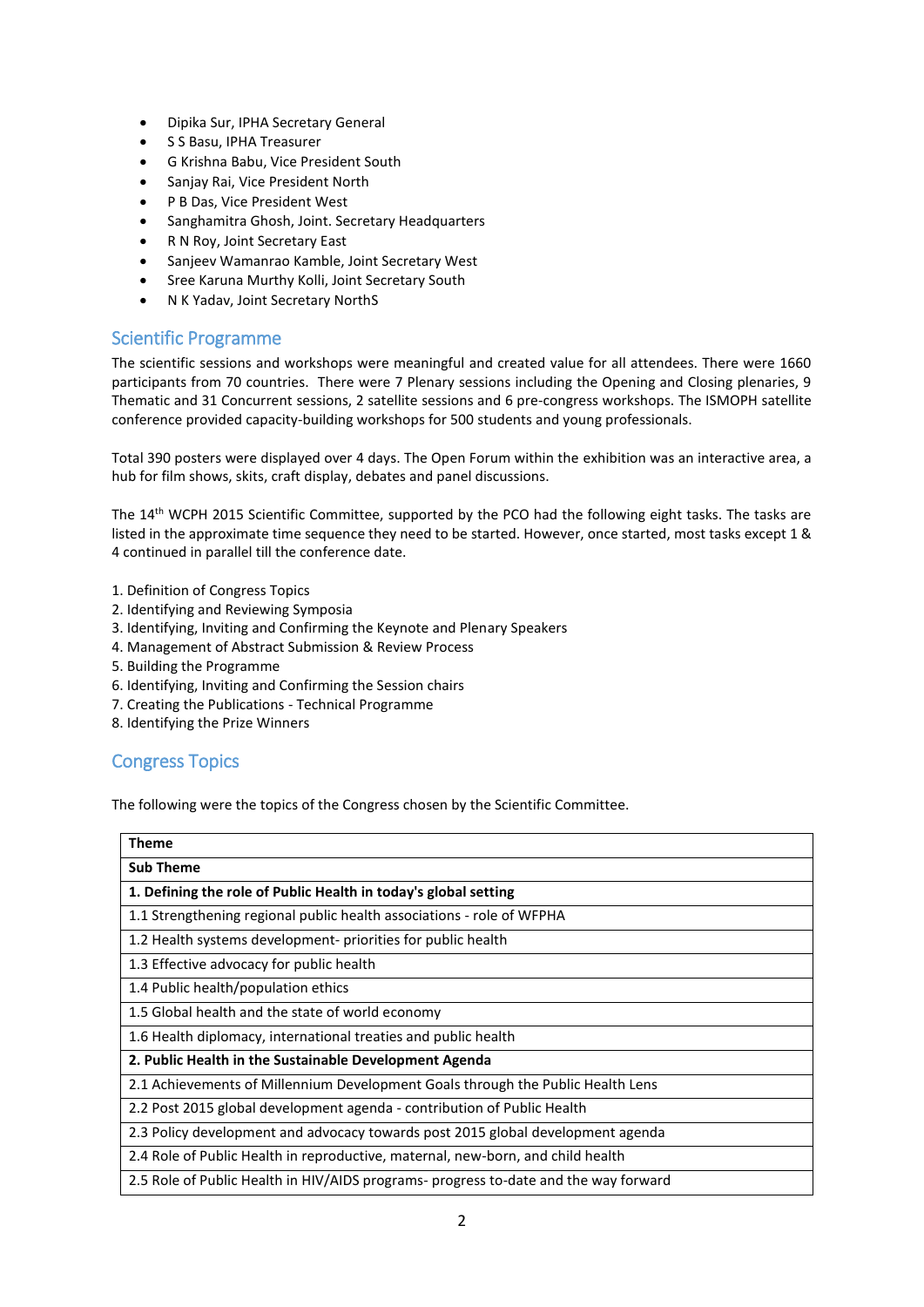**3. Public Health Approaches to address new challenges of sustainable development & healthy environment** 3.1 Environmental disasters, pandemics, zoonoses and health care responses 3.2 Immunisation 3.3 Health care practice and climate change: 'Mitigation and Adaptation' 3.4 Rapid urbanization and health systems 3.5 Nutrition, Food security and Public Health 3.6 Health issues in South East Asia 3.7 Technologies in Public Health - M-Health and E-Health 3.8 Policy development and advocacy towards sustainable development and healthy environment **4. Global Public Health Challenges** 4.1 Public Health Challenges in South East Asia 4.2 Role of Public Health to achieve 'Universal Health Coverage' 4.3 Role of Public Health in sustaining existing 'Universal Health Coverage' 4.4 Policy development and advocacy towards "Universal Health Coverage' 4.5 Role of PH in the prevention and control of non-communicable diseases (NCDs) 4.6 Strategic directions and emerging issues on tobacco control 4.7 Strategic directions in minimizing the harm associated with alcohol and other drugs 4.8 Oral health and public health 4.9 Human resources in public health 4.10 PH Education 4.11 Armed conflicts: public health impacts including mental health, its prevention and reconciliation

4.12 Professional Migration

**5. Human Rights and Law as tools for sustainable development**

5.1 Health of indigenous and ethnic minorities

5.2 Public Health response to population migration

5.3 Health equity- a global social responsibility and the role of governments

2.6 Role of Public Health in vector borne and neglected tropical diseases

5.4 Public health laws and regulations

5.5 Alternative medicines

**6. OTHER PH Issues**

#### **Global Consultations:**

The purpose of these consultation were to obtain congress participants' views on the following issues:

#### **Public Health Education – are reforms sufficient or do we need a revolution?**

Key questions raised:

**What are the persisting gaps and failure to address the fresh and existing challenges of public health education cross cutting all levels of public health systems and all categories of public health workers?**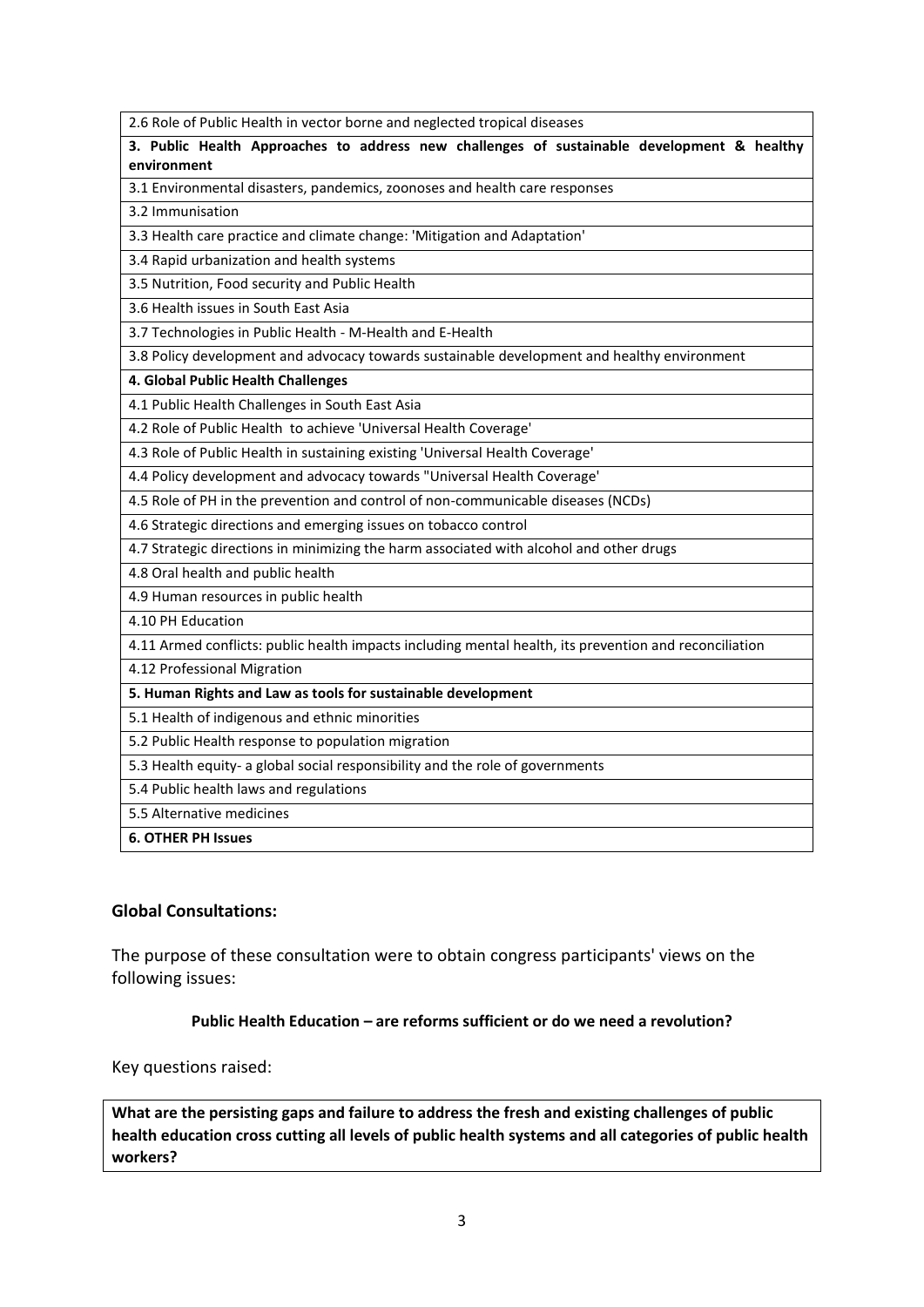**Are the existing curricula for Professional public health education producing ill-equipped public health workers with inadequate competencies?**

**What should be the new framework and strategic directions for transformative professional public health education & training for a more equitable and better performing health systems?**

**Sustainable development & Environment– conflict or convergence?**

Key questions raised:

**How critical is the threat of lack of Safe water and Environmental Sanitation to Public Health What are the challenges of environmentally provoked NCD's / Vector-borne diseases**

**How to address the Critical challenges in maintenance of minimum ecological flows (AbiralDhara) in our rivers**

**What is the way forward for sustainable development vis-a-vis ecological conservation!**

## **Health Sector Reform: Time to introspect?**

Key questions raised:

**1. Has scaling up program of health sector reform been balanced and matching?** 

**2. Are Inter and Intra-household inequalities addressed and attempted to reduce?** 

**3. Does Performance-Based Finance solve the problem of underutilization of services in the gamut?**

**Are we putting children in the centre of public health debate**

Key questions raised:

- **1. Do the Policies and programmes taken up by various Government Departments in India for children take into account the social determinants influencing the outcomes expected from these programmes?**
- **2. Are there effective mechanisms and defined protocols to ensure that the programmes meant for improving children's health complement each other in reaching the goals defined in the programmes?**
- **3. How does the 'one size fits all' kind of programmes fit in with diverse social, cultural, economic realities of various regions?**
- **4. Are the funds allocated under these programmes commensurate with the needs identified?**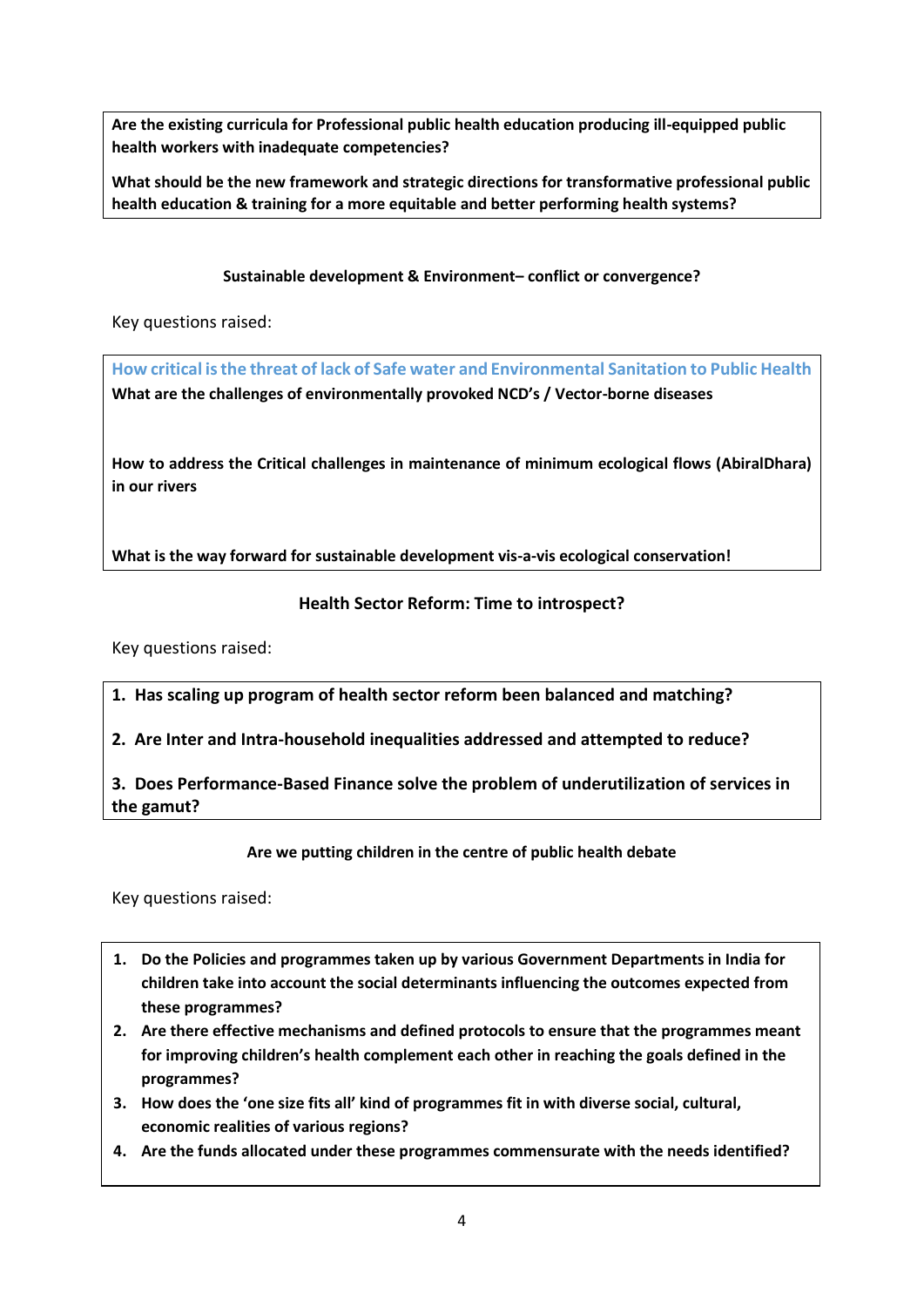## *Participants were encouraged to comment, voice their concerns or make suggestions which are now being compiled for preparing and publishing the consultation documents*

The following were the Keynote Speakers and Panellists in the Plenary Sessions of the 14th WCPH.

#### **11 February, 2015**

Opening Plenary

- Mengistu Asnake, President, WFPHA
- J. Ravi Kumar, President, Indian Public Health Association (IPHA)
- Madhumita Dobe Organizing Secretary 14<sup>th</sup> WCoPH
- Kamalesh Sharma, Secretary General, Commonwealth of Nations
- Dr Poonam Khetrapal Singh, Regional Director, WHO South-East Asia Region

#### **12 February**

Plenary 1: Defining the role of Public Health in today's global setting

- Nata Menabde, Representative to India, World Health Organisation
- Paulo Ernani Gadelha Vieira, President, FIOCRUZ (Brazil)
- Pekka Puska, President, International Association of National Public Health Institutes (IANPHI)
- Rüdiger Krech, Director, Department of Ethics, Equity, Trade & Human Rights, WHO

#### Plenary 2: Public Health in the sustainable development agenda

- Michael Marmot, Director, University College London, UK
- Girindre Beeharry, Country Head, Bill & Melinda Gates Foundation
- Purnima Mane, President and CEO, Pathfinder International
- Shiriki Kumanyika, President, American Public Health Association (APHA)

#### **13 February**

Plenary 3: Public Health approaches to address new challenges of sustainable development & healthy environment

- Bolormaa Purevdorj, Head of Department on Health Promotion, National Center of Public Health, Mongolia
- Maria Neira, Director, Public Health and the Environment Department, World Health Organisation
- Dr Shu-ti Chiou, Director-General, Health Promotion Administration, Ministry of Health & Welfare, Taiwan
- Dr. Howard Njoo, Associate Deputy Chief Public Health Officer, Public Health Agency of Canada

#### **14 February**

#### Plenary 4: Global Public Health challenges

- Ilona Kickbusch, Professor, Global Health Programme at the Graduate Institute of International and Development Studies Switzerland
- Vesna Bjegovic, Professor of Public Health & President of Association of Schools of Public Health in the European Region (ASPHER),Belgrade University, Serbia
- Frederika Meijer, Country Representative, United Nations Population Fund (UNFPA)
- Tewabech Bishaw, Managing Director, Alliance for Brain-Gain & Innovative Development; and Secretary General, African Federation of Public Health Associations, Ethiopia

#### **15 February**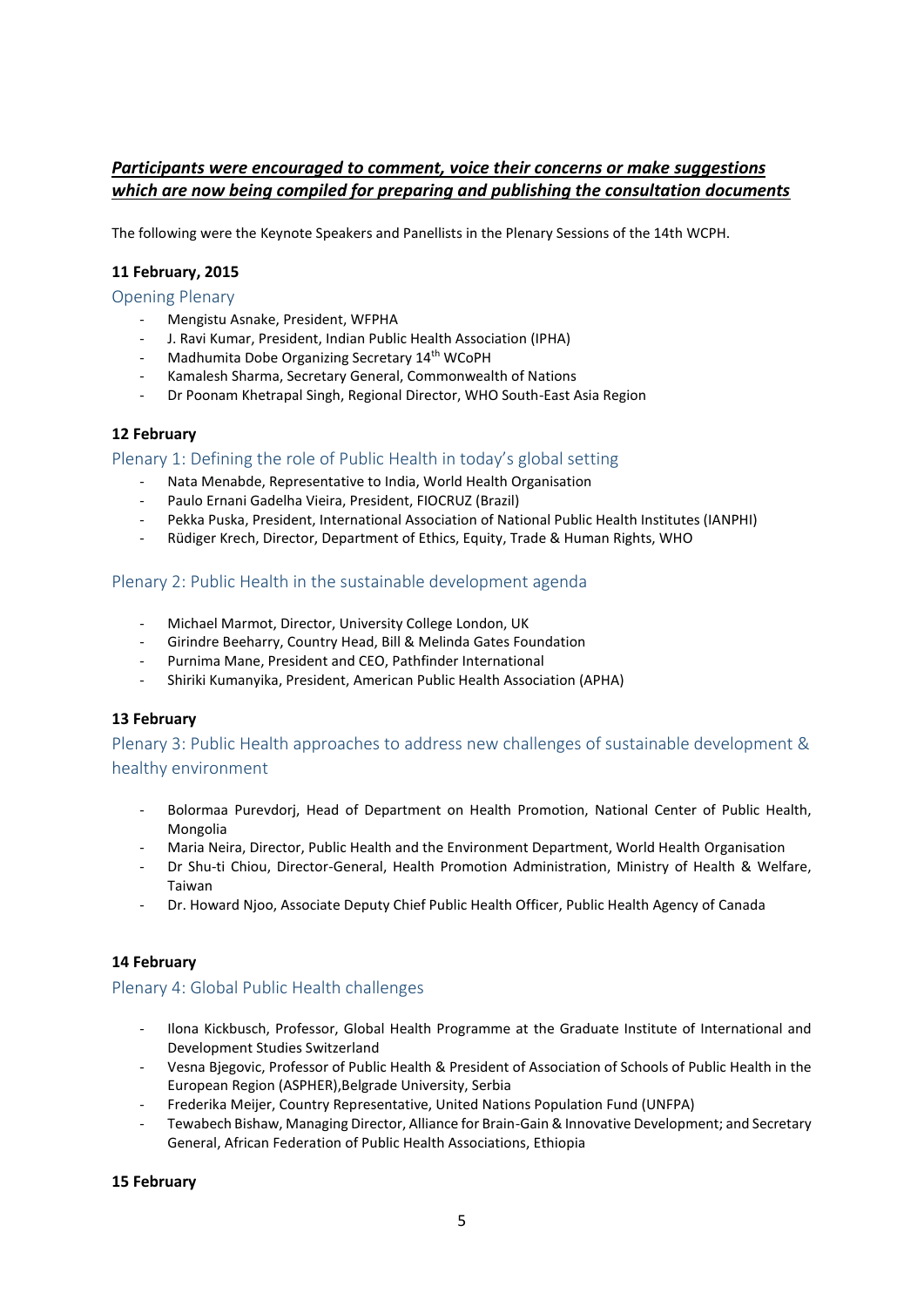## Plenary 5: Human Rights and Law as tools for sustainable development

- Sharon Friel, Professor of Health Equity & ARC Future Fellow, ANU College of Medicine, Biology and Environment and ANU College of Asia and the Pacific, Australia
- Martin McKee, Professor of European Public Health, London School of Hygiene and Tropical Medicine, UK
- Javed Rahmanzai, Member Governance Council, Executive Board Member Afghanistan PHA, WFPHA
- Dinesh Thakur, Consultant on Drug Manufacturing, EX- Ranbaxy Laboratories
- K Srinath Reddy, President, Public Health Foundation of India

## Thematic Sessions

Thematic Sessions were specially designed to attract sponsors by having no more than three Thematics in parallel with no other sessions held at those times. The main 14th WCPH Programme consisted of total **9** Thematic sessions designed by different agencies. The sessions are listed in the table below. Additionally, where brief summaries were received from these agencies, they were reproduced and were accessible on the website.

| <b>Session Title</b>                                                                                        | Date   |
|-------------------------------------------------------------------------------------------------------------|--------|
| Public Health Services in India - Progress and Prospects by Ministry of Health & Family Welfare, Government | $12 -$ |
| of India                                                                                                    | Feb    |
| Community Health Workers: A critical resource in last mile delivery and improved health and nutrition by    | $12 -$ |
| <b>BMGF</b>                                                                                                 | Feb    |
| Measles Elimination and rubella and congenital rubella syndrome (CRS) control in the WHO South by East Asia | $12 -$ |
| Region by WHO SEARO                                                                                         | Feb    |
|                                                                                                             | $12 -$ |
| Making measurement matter: Using data to improve health coverage, quality, equity, and outcomes by BMGF     | Feb    |
|                                                                                                             | $12 -$ |
| Innovation and Equitable Access to Medicines in BRICS by ABRASCO, Brazil                                    | Feb    |
|                                                                                                             | $12 -$ |
| Improving Quality of Care at Birth: status, challenges & action by UNICEF                                   | Feb    |
|                                                                                                             | $13-$  |
| Enteric and Diarrhoeal Diseases: a global overview by BMGF                                                  | Feb    |
| Reducing Neonatal Mortality – Prevention, Early Detection and Treatment of Infections – Experiences from    | $13 -$ |
| Asia and Africa by JSI                                                                                      | Feb    |
|                                                                                                             | $13-$  |
| Universal Health Coverage and Sustainable Development Goals by WHO, Country Office for India                | Feb    |

#### Concurrent Sessions

The main 14th WCPH Programme consisted of total **46** concurrent sessions designed by different agencies. The sessions are listed in the table below. Additionally, where brief summaries were received from these agencies, they were reproduced and were accessible on the website.

|                                                                                        | Dat    |
|----------------------------------------------------------------------------------------|--------|
| <b>Session Title</b>                                                                   | е      |
| Universal Coverage and the Public Health Workforce: Sharing BRICS Innovation by PHA of | $11 -$ |
| South Africa                                                                           | Feb    |
|                                                                                        | $11 -$ |
| State of Maternal Health in South Asia: Moving Beyond MMR - Oxfam India                | Feb    |
|                                                                                        | $11 -$ |
| The role of policy interventions in non by communicable disease prevention by IDRC     | Feb    |
| Innovations and partnerships in health systems strengthening: the PATHS2 experience by | $11 -$ |
| Partnership for Transforming the Health System II (PATHS2)                             | Feb    |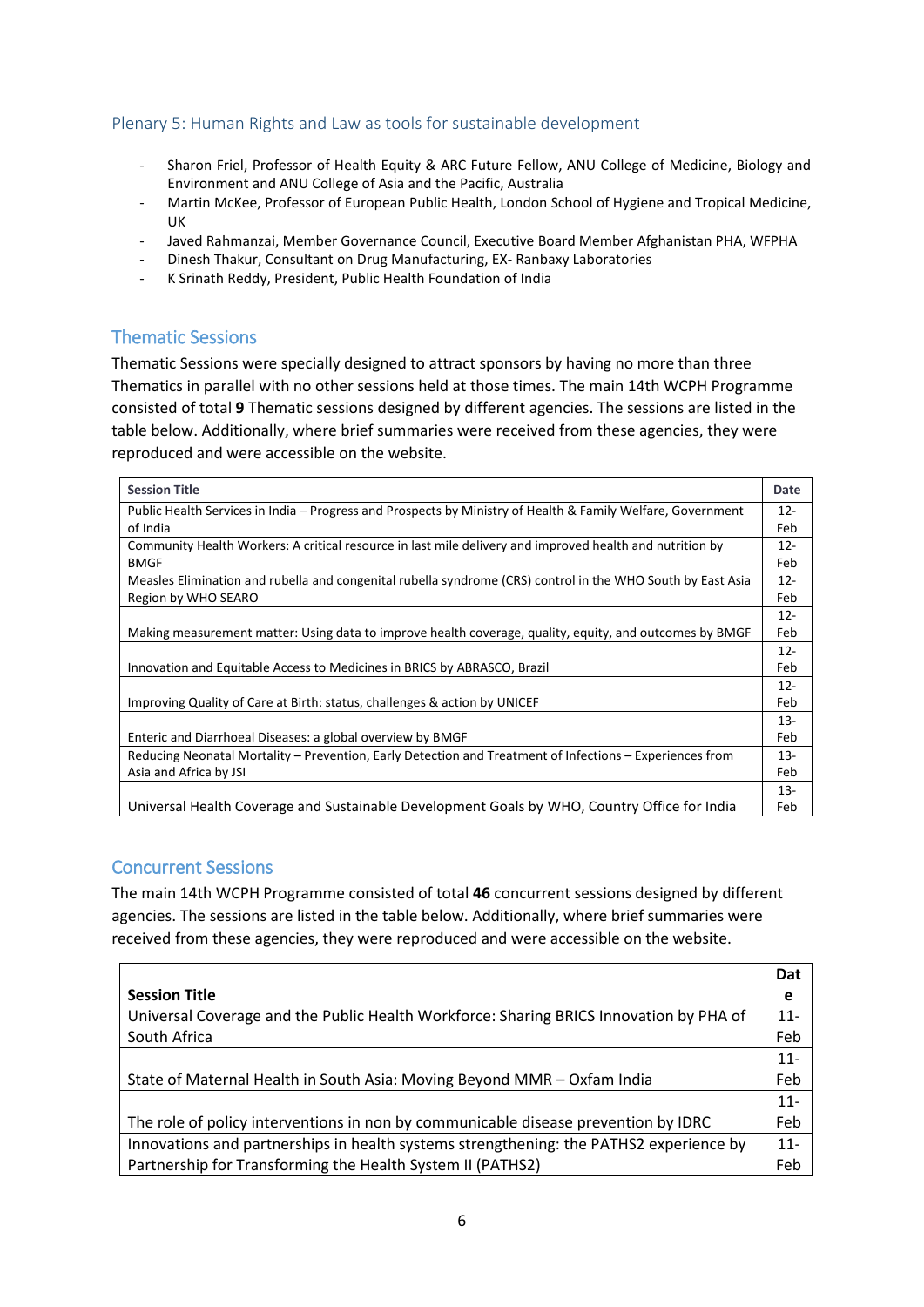| The development of the second generation Global Malaria Action Plan (GMAP2) by Roll<br><b>Back Malaria Partnership</b>                                                 |               |  |  |  |  |
|------------------------------------------------------------------------------------------------------------------------------------------------------------------------|---------------|--|--|--|--|
| Closing the Gaps-Addressing the Social Determinants of Health by GOAL India                                                                                            | $11 -$<br>Feb |  |  |  |  |
| Public Health Services in India - Progress and Prospects by Ministry of Health & Family<br>Welfare, Government of India                                                | $12 -$<br>Feb |  |  |  |  |
| Community Health Workers: A critical resource in last mile delivery and improved health<br>and nutrition by BMGF                                                       | $12 -$<br>Feb |  |  |  |  |
| Measles Elimination and rubella and congenital rubella syndrome (CRS) control in the<br>WHO South by East Asia Region by WHOSEARO                                      | $12 -$<br>Feb |  |  |  |  |
| Making measurement matter: Using data to improve health coverage, quality, equity, and<br>outcomes by BMGF                                                             | $12 -$<br>Feb |  |  |  |  |
| Innovation and Equitable Access to Medicines in BRICS by ABRASCO, Brazil                                                                                               | $12 -$<br>Feb |  |  |  |  |
| Improving Quality of Care at Birth: status, challenges & action by UNICEF                                                                                              | $12 -$<br>Feb |  |  |  |  |
| Enteric and Diarrhoeal Diseases: a global overview by BMGF                                                                                                             | $13 -$<br>Feb |  |  |  |  |
| Reducing Neonatal Mortality - Prevention, Early Detection and Treatment of Infections -<br>Experiences from Asia and Africa by JSI                                     | $13 -$<br>Feb |  |  |  |  |
| WHO Region (WR) India office                                                                                                                                           | $13 -$<br>Feb |  |  |  |  |
|                                                                                                                                                                        | $13 -$        |  |  |  |  |
| Digital health technologies for population health and health equity by AETNA Foundation<br>Emerging and re-emerging infectious diseases - Ebola: regional response and | Feb<br>$13 -$ |  |  |  |  |
| preparedness by IDRC                                                                                                                                                   | Feb           |  |  |  |  |
| Rotavirus: priorities for control by PATH HQ                                                                                                                           | $13 -$<br>Feb |  |  |  |  |
| Comprehensive Control of Cancer Cervix: Time to Act! by WHO SEARO                                                                                                      | $13 -$<br>Feb |  |  |  |  |
| Community by based approaches for improved HIV prevention and MNCH outcomes in                                                                                         | $13 -$        |  |  |  |  |
| South India by Univ of Manitoba, KHPT and IHAT                                                                                                                         | Feb<br>$13 -$ |  |  |  |  |
| Missing in Public Health - Losing in Development: The story of WASH by Water Aid India                                                                                 | Feb           |  |  |  |  |
| Maternal Death Surveillance and Response (MDSR) by WHO SEARO                                                                                                           | $13 -$<br>Feb |  |  |  |  |
| Health Systems Development- Priorities for Public Health by John Snow International<br>(India)                                                                         | $13 -$<br>Feb |  |  |  |  |
| Cholera: a myth or reality? by BMGF India                                                                                                                              | $13 -$<br>Feb |  |  |  |  |
| Public health in the Anthropocene: Responding to the ecological determinants of health by<br><b>UNU</b>                                                                | $13 -$<br>Feb |  |  |  |  |
| Dental Public Health Capacity Worldwide: What is going on? by Colgate Palmolive                                                                                        | $13 -$<br>Feb |  |  |  |  |
| Advocacy and Leadership in Tobacco Control by WFPHA WG Tobacco Control                                                                                                 | $13 -$<br>Feb |  |  |  |  |
|                                                                                                                                                                        | $14-$         |  |  |  |  |
| Women and Children's Health by WFPHA WG Health Equity                                                                                                                  | Feb<br>$14 -$ |  |  |  |  |
| Rapid urbanization and health systems by JUSCO                                                                                                                         | Feb           |  |  |  |  |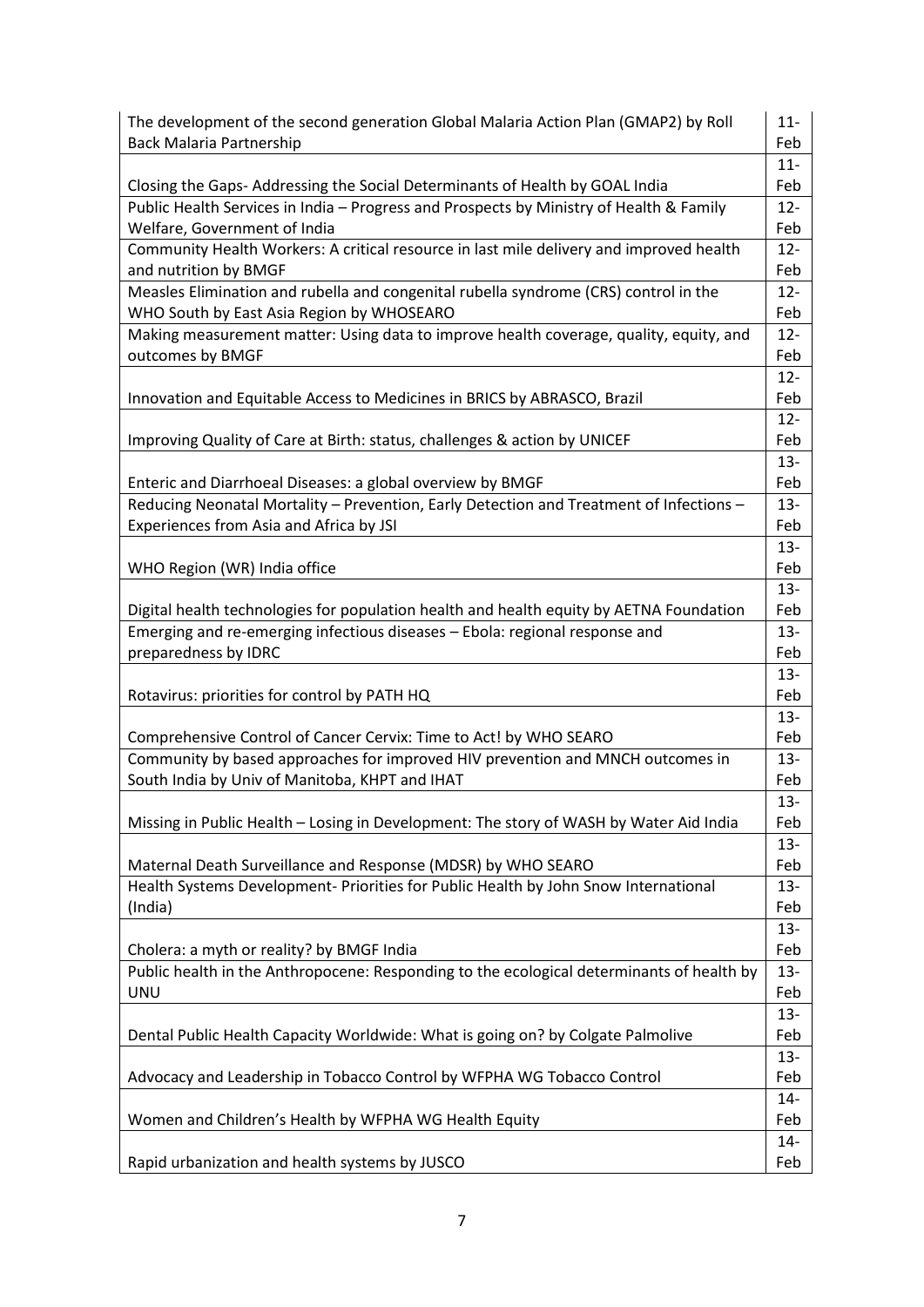| Feb<br>Innovations to Address Nutrition Specific and Nutrition - Sensitive Interventions by JSI<br>Tobacco Control: Current Status and Future Prospects - Health Promotion Administration,<br>$14 -$<br>Ministry of Health and Welfare, Taiwan<br>Feb<br>$14 -$<br>Joining forces to address non by communicable chronic diseases by CIHR / IPPH, Canada<br>Feb<br>Nuclear Weapons Testing and Public Health by Comprehensive Test Ban Treaty<br>$14-$<br>Organization and Green Cross International<br>Feb<br>Health Impacts of Energy Choices: The Scientific and Economic Basis by WFPHA WG<br>$14 -$<br><b>Environmental Health</b><br>Feb<br>$14-$<br>Feb<br>Global Scenario and JE control in India by PATH India<br>$14 -$<br>Feb<br>Prioritizing Adolescent Health in India by UNFPA<br>Epidemiology and Public Health: A Joint Approach to Health in the Post-2015 Sustainable<br>$14 -$<br>Development Agenda by IEA and WFPHA<br>Feb<br>Leveraging Immunization Technical Support Unit to improve routine immunization in India<br>$14-$<br>Feb<br>by PHFI<br>$14-$<br>Public Health Advocacy on Energy by WFPHA WG Environmental Health<br>Feb<br>Hand-washing with Soap: The most cost effective intervention against child disease and<br>$14 -$<br>evolving infections by Hindustan Unilever<br>Feb<br>$14 -$<br>Capturing lessons to strengthen routine immunization and introduce new vaccines by JSI<br>Feb<br>$14-$<br>Global Security, Sustainability, and Public Health by Green Cross International<br>Feb<br>Creating a Pandemic of Health: A New Initiative on Global Health Equity and Innovation by<br>$14 -$<br>Univ of Toronto<br>Feb<br>Public health law: drug & medicine quality - the case of falsified and falsely-labeled<br>$15-$<br>medicines by Wellcome Trust<br>Feb<br>Innovative Approaches to Achieve Community Based Primary Health Care Outcomes by<br>$15 -$<br>Univ. of Connecticut<br>Feb<br>$15 -$ |                                                                                | $14 -$ |
|---------------------------------------------------------------------------------------------------------------------------------------------------------------------------------------------------------------------------------------------------------------------------------------------------------------------------------------------------------------------------------------------------------------------------------------------------------------------------------------------------------------------------------------------------------------------------------------------------------------------------------------------------------------------------------------------------------------------------------------------------------------------------------------------------------------------------------------------------------------------------------------------------------------------------------------------------------------------------------------------------------------------------------------------------------------------------------------------------------------------------------------------------------------------------------------------------------------------------------------------------------------------------------------------------------------------------------------------------------------------------------------------------------------------------------------------------------------------------------------------------------------------------------------------------------------------------------------------------------------------------------------------------------------------------------------------------------------------------------------------------------------------------------------------------------------------------------------------------------------------------------------------------------------------------------------------------|--------------------------------------------------------------------------------|--------|
|                                                                                                                                                                                                                                                                                                                                                                                                                                                                                                                                                                                                                                                                                                                                                                                                                                                                                                                                                                                                                                                                                                                                                                                                                                                                                                                                                                                                                                                                                                                                                                                                                                                                                                                                                                                                                                                                                                                                                   |                                                                                |        |
|                                                                                                                                                                                                                                                                                                                                                                                                                                                                                                                                                                                                                                                                                                                                                                                                                                                                                                                                                                                                                                                                                                                                                                                                                                                                                                                                                                                                                                                                                                                                                                                                                                                                                                                                                                                                                                                                                                                                                   |                                                                                |        |
|                                                                                                                                                                                                                                                                                                                                                                                                                                                                                                                                                                                                                                                                                                                                                                                                                                                                                                                                                                                                                                                                                                                                                                                                                                                                                                                                                                                                                                                                                                                                                                                                                                                                                                                                                                                                                                                                                                                                                   |                                                                                |        |
|                                                                                                                                                                                                                                                                                                                                                                                                                                                                                                                                                                                                                                                                                                                                                                                                                                                                                                                                                                                                                                                                                                                                                                                                                                                                                                                                                                                                                                                                                                                                                                                                                                                                                                                                                                                                                                                                                                                                                   |                                                                                |        |
|                                                                                                                                                                                                                                                                                                                                                                                                                                                                                                                                                                                                                                                                                                                                                                                                                                                                                                                                                                                                                                                                                                                                                                                                                                                                                                                                                                                                                                                                                                                                                                                                                                                                                                                                                                                                                                                                                                                                                   |                                                                                |        |
|                                                                                                                                                                                                                                                                                                                                                                                                                                                                                                                                                                                                                                                                                                                                                                                                                                                                                                                                                                                                                                                                                                                                                                                                                                                                                                                                                                                                                                                                                                                                                                                                                                                                                                                                                                                                                                                                                                                                                   |                                                                                |        |
|                                                                                                                                                                                                                                                                                                                                                                                                                                                                                                                                                                                                                                                                                                                                                                                                                                                                                                                                                                                                                                                                                                                                                                                                                                                                                                                                                                                                                                                                                                                                                                                                                                                                                                                                                                                                                                                                                                                                                   |                                                                                |        |
|                                                                                                                                                                                                                                                                                                                                                                                                                                                                                                                                                                                                                                                                                                                                                                                                                                                                                                                                                                                                                                                                                                                                                                                                                                                                                                                                                                                                                                                                                                                                                                                                                                                                                                                                                                                                                                                                                                                                                   |                                                                                |        |
|                                                                                                                                                                                                                                                                                                                                                                                                                                                                                                                                                                                                                                                                                                                                                                                                                                                                                                                                                                                                                                                                                                                                                                                                                                                                                                                                                                                                                                                                                                                                                                                                                                                                                                                                                                                                                                                                                                                                                   |                                                                                |        |
|                                                                                                                                                                                                                                                                                                                                                                                                                                                                                                                                                                                                                                                                                                                                                                                                                                                                                                                                                                                                                                                                                                                                                                                                                                                                                                                                                                                                                                                                                                                                                                                                                                                                                                                                                                                                                                                                                                                                                   |                                                                                |        |
|                                                                                                                                                                                                                                                                                                                                                                                                                                                                                                                                                                                                                                                                                                                                                                                                                                                                                                                                                                                                                                                                                                                                                                                                                                                                                                                                                                                                                                                                                                                                                                                                                                                                                                                                                                                                                                                                                                                                                   |                                                                                |        |
|                                                                                                                                                                                                                                                                                                                                                                                                                                                                                                                                                                                                                                                                                                                                                                                                                                                                                                                                                                                                                                                                                                                                                                                                                                                                                                                                                                                                                                                                                                                                                                                                                                                                                                                                                                                                                                                                                                                                                   |                                                                                |        |
|                                                                                                                                                                                                                                                                                                                                                                                                                                                                                                                                                                                                                                                                                                                                                                                                                                                                                                                                                                                                                                                                                                                                                                                                                                                                                                                                                                                                                                                                                                                                                                                                                                                                                                                                                                                                                                                                                                                                                   |                                                                                |        |
|                                                                                                                                                                                                                                                                                                                                                                                                                                                                                                                                                                                                                                                                                                                                                                                                                                                                                                                                                                                                                                                                                                                                                                                                                                                                                                                                                                                                                                                                                                                                                                                                                                                                                                                                                                                                                                                                                                                                                   |                                                                                |        |
|                                                                                                                                                                                                                                                                                                                                                                                                                                                                                                                                                                                                                                                                                                                                                                                                                                                                                                                                                                                                                                                                                                                                                                                                                                                                                                                                                                                                                                                                                                                                                                                                                                                                                                                                                                                                                                                                                                                                                   |                                                                                |        |
|                                                                                                                                                                                                                                                                                                                                                                                                                                                                                                                                                                                                                                                                                                                                                                                                                                                                                                                                                                                                                                                                                                                                                                                                                                                                                                                                                                                                                                                                                                                                                                                                                                                                                                                                                                                                                                                                                                                                                   |                                                                                |        |
|                                                                                                                                                                                                                                                                                                                                                                                                                                                                                                                                                                                                                                                                                                                                                                                                                                                                                                                                                                                                                                                                                                                                                                                                                                                                                                                                                                                                                                                                                                                                                                                                                                                                                                                                                                                                                                                                                                                                                   |                                                                                |        |
|                                                                                                                                                                                                                                                                                                                                                                                                                                                                                                                                                                                                                                                                                                                                                                                                                                                                                                                                                                                                                                                                                                                                                                                                                                                                                                                                                                                                                                                                                                                                                                                                                                                                                                                                                                                                                                                                                                                                                   |                                                                                |        |
|                                                                                                                                                                                                                                                                                                                                                                                                                                                                                                                                                                                                                                                                                                                                                                                                                                                                                                                                                                                                                                                                                                                                                                                                                                                                                                                                                                                                                                                                                                                                                                                                                                                                                                                                                                                                                                                                                                                                                   |                                                                                |        |
|                                                                                                                                                                                                                                                                                                                                                                                                                                                                                                                                                                                                                                                                                                                                                                                                                                                                                                                                                                                                                                                                                                                                                                                                                                                                                                                                                                                                                                                                                                                                                                                                                                                                                                                                                                                                                                                                                                                                                   |                                                                                |        |
|                                                                                                                                                                                                                                                                                                                                                                                                                                                                                                                                                                                                                                                                                                                                                                                                                                                                                                                                                                                                                                                                                                                                                                                                                                                                                                                                                                                                                                                                                                                                                                                                                                                                                                                                                                                                                                                                                                                                                   |                                                                                |        |
|                                                                                                                                                                                                                                                                                                                                                                                                                                                                                                                                                                                                                                                                                                                                                                                                                                                                                                                                                                                                                                                                                                                                                                                                                                                                                                                                                                                                                                                                                                                                                                                                                                                                                                                                                                                                                                                                                                                                                   |                                                                                |        |
|                                                                                                                                                                                                                                                                                                                                                                                                                                                                                                                                                                                                                                                                                                                                                                                                                                                                                                                                                                                                                                                                                                                                                                                                                                                                                                                                                                                                                                                                                                                                                                                                                                                                                                                                                                                                                                                                                                                                                   |                                                                                |        |
|                                                                                                                                                                                                                                                                                                                                                                                                                                                                                                                                                                                                                                                                                                                                                                                                                                                                                                                                                                                                                                                                                                                                                                                                                                                                                                                                                                                                                                                                                                                                                                                                                                                                                                                                                                                                                                                                                                                                                   |                                                                                |        |
|                                                                                                                                                                                                                                                                                                                                                                                                                                                                                                                                                                                                                                                                                                                                                                                                                                                                                                                                                                                                                                                                                                                                                                                                                                                                                                                                                                                                                                                                                                                                                                                                                                                                                                                                                                                                                                                                                                                                                   |                                                                                |        |
|                                                                                                                                                                                                                                                                                                                                                                                                                                                                                                                                                                                                                                                                                                                                                                                                                                                                                                                                                                                                                                                                                                                                                                                                                                                                                                                                                                                                                                                                                                                                                                                                                                                                                                                                                                                                                                                                                                                                                   |                                                                                |        |
|                                                                                                                                                                                                                                                                                                                                                                                                                                                                                                                                                                                                                                                                                                                                                                                                                                                                                                                                                                                                                                                                                                                                                                                                                                                                                                                                                                                                                                                                                                                                                                                                                                                                                                                                                                                                                                                                                                                                                   |                                                                                |        |
|                                                                                                                                                                                                                                                                                                                                                                                                                                                                                                                                                                                                                                                                                                                                                                                                                                                                                                                                                                                                                                                                                                                                                                                                                                                                                                                                                                                                                                                                                                                                                                                                                                                                                                                                                                                                                                                                                                                                                   |                                                                                |        |
|                                                                                                                                                                                                                                                                                                                                                                                                                                                                                                                                                                                                                                                                                                                                                                                                                                                                                                                                                                                                                                                                                                                                                                                                                                                                                                                                                                                                                                                                                                                                                                                                                                                                                                                                                                                                                                                                                                                                                   |                                                                                |        |
|                                                                                                                                                                                                                                                                                                                                                                                                                                                                                                                                                                                                                                                                                                                                                                                                                                                                                                                                                                                                                                                                                                                                                                                                                                                                                                                                                                                                                                                                                                                                                                                                                                                                                                                                                                                                                                                                                                                                                   |                                                                                |        |
|                                                                                                                                                                                                                                                                                                                                                                                                                                                                                                                                                                                                                                                                                                                                                                                                                                                                                                                                                                                                                                                                                                                                                                                                                                                                                                                                                                                                                                                                                                                                                                                                                                                                                                                                                                                                                                                                                                                                                   |                                                                                |        |
|                                                                                                                                                                                                                                                                                                                                                                                                                                                                                                                                                                                                                                                                                                                                                                                                                                                                                                                                                                                                                                                                                                                                                                                                                                                                                                                                                                                                                                                                                                                                                                                                                                                                                                                                                                                                                                                                                                                                                   |                                                                                |        |
|                                                                                                                                                                                                                                                                                                                                                                                                                                                                                                                                                                                                                                                                                                                                                                                                                                                                                                                                                                                                                                                                                                                                                                                                                                                                                                                                                                                                                                                                                                                                                                                                                                                                                                                                                                                                                                                                                                                                                   | Addressing the Needs of Adolescent Living with HIV - A Smart Investment by JSI | Feb    |

# Pre-Congress Workshops

The 14th WCPH features Pre-Congress Workshops on the 10th and 11th of February 2015 at Science City, Kolkata. The Workshops were targeted to provide professionals in Public Health opportunities to equip themselves with new skills and perspectives in Public Health. Participants were able to learn indepth and interact directly with international experts. A workshop lasts 3.30 hours (half day) as opposed to 90 minutes for main Congress sessions.

| Workshop                                                                                         | Date  |
|--------------------------------------------------------------------------------------------------|-------|
| Translating Academic Research to Achieve Healthy People & Healthy Environments: Politics, Power  | $10-$ |
| and Practice                                                                                     | Feb   |
| International trade agreements and public health: Analysing potential impacts and advocating for | $10-$ |
| change                                                                                           | Feb   |
| Exploring the public health of traditional and complementary medicine: The potential to help     | $10-$ |
| address global health issues                                                                     | Feb   |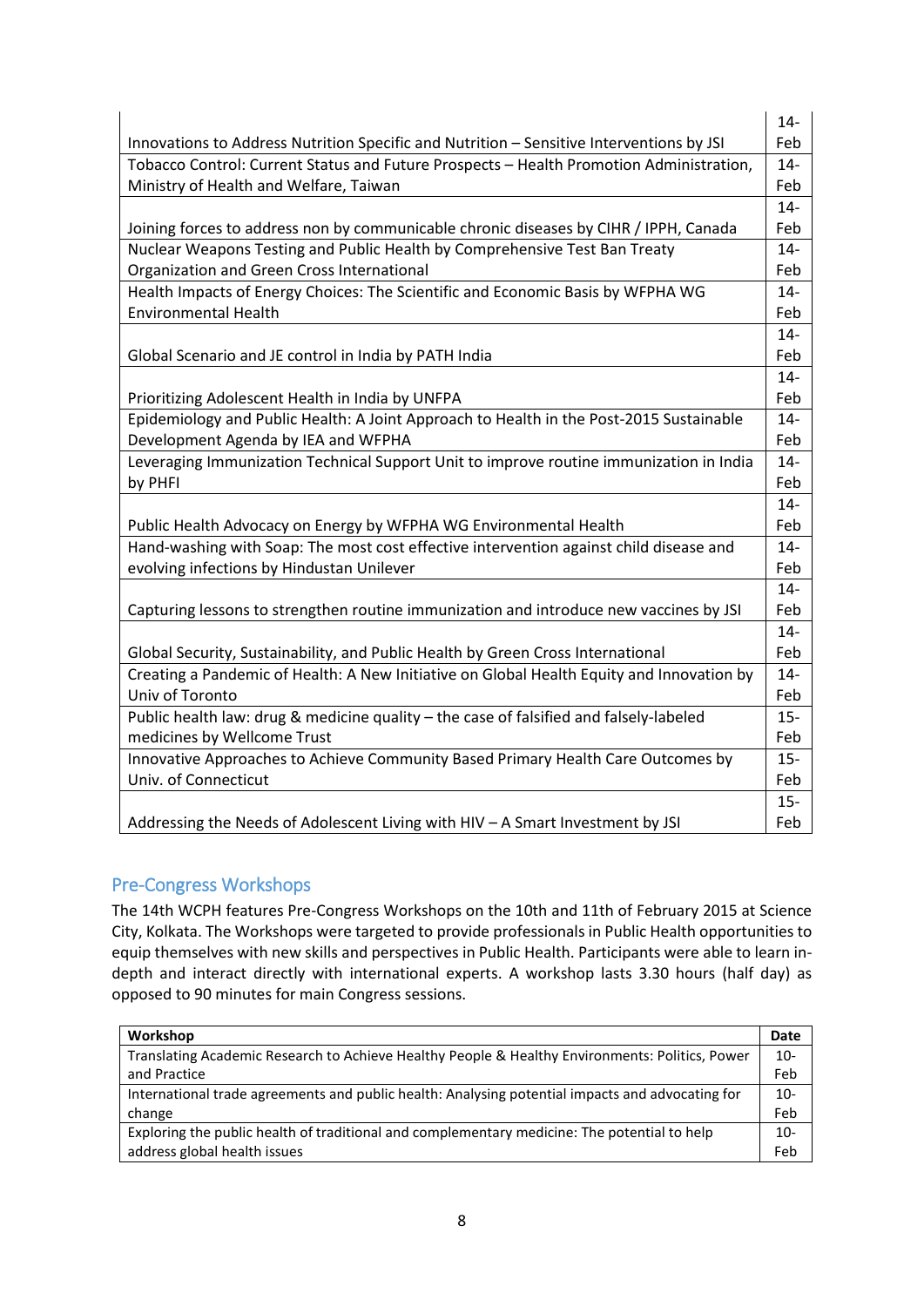|                                                                                                 | 10-    |
|-------------------------------------------------------------------------------------------------|--------|
| Faculty development and leadership for the 21st Century: from dialogue to transformative action | Feb    |
| Colgate Palmolive Workshop: Public Health implications on the Current Status of Global Oral     | $11 -$ |
| <b>Cancer Prevention and Control</b>                                                            | Feb    |
|                                                                                                 | 11-    |
| A Framework of Global Health Functions (GPHF) and Competencies                                  | Feh    |

## Abstract Submission and Review

Out of **996** Abstracts received - **250** were Oral Presentations, **721** Poster Presentations and **25** were rejected based on the low scores given by the reviewers.

The Congress offered a perfect springboard for discussion from a wide spectrum of disciplines and included government agencies, international funders, and other stakeholders who develop, implement and evaluate the impact on health outcomes of public and private sector policies, programmes and practices that affect human health.

#### Exhibition

The 14 World Congress on Public Health's theme, Healthy People-Healthy Environment, offered a perfect platform to interact with the global community of Public Health associations, governments at all levels and other stakeholders at the conference.

| S<br>no      | <b>Organisation Name</b>                                                |               |  |  |  |  |
|--------------|-------------------------------------------------------------------------|---------------|--|--|--|--|
| $\mathbf{1}$ | John Snow INC.                                                          | <b>USA</b>    |  |  |  |  |
| 2            | <b>ABT Associates</b>                                                   | <b>USA</b>    |  |  |  |  |
| 3            | State Bank of India                                                     | India         |  |  |  |  |
| 4            | <b>PATH India</b>                                                       | India         |  |  |  |  |
| 5            | Royal Society for Public Health                                         | UK            |  |  |  |  |
| 6            | <b>UNFPA</b>                                                            | India         |  |  |  |  |
| 7            | International Development Research Centre                               | India         |  |  |  |  |
| 8            | <b>WHO SEARO</b>                                                        | India         |  |  |  |  |
| 9            | <b>Brazil ABRASCO</b>                                                   | <b>Brazil</b> |  |  |  |  |
| 10           | <b>UNICEF</b>                                                           | India         |  |  |  |  |
| 11           | <b>Unilever Foundation</b>                                              | India         |  |  |  |  |
| 12           | <b>Oxford University Press</b>                                          | India         |  |  |  |  |
| 13           | <b>KMC</b>                                                              | India         |  |  |  |  |
| 14           | Colgate Palmolive                                                       | India         |  |  |  |  |
| 15           | Health Promotion Administration, Ministry of Health and Welfare, Taiwan | Taiwan        |  |  |  |  |
| 16           | Atlas Healthcare Software                                               | India         |  |  |  |  |
| 17           | 15th World Congress on Public Health                                    | Australia     |  |  |  |  |
| 18           | Deakin University                                                       | Australia     |  |  |  |  |
| 19           | VSO International                                                       | Nepal         |  |  |  |  |
| 20           | <b>Healthy Community Association</b>                                    | Turkey        |  |  |  |  |
| 21           | Goal India                                                              | India         |  |  |  |  |
| 22           | e-Clinical Works India Pvt Ltd                                          | India         |  |  |  |  |
| 23           | United Kingdom                                                          | India         |  |  |  |  |
| 24           | Ministry of Health, Govt of India                                       | India         |  |  |  |  |

## List of Exhibitors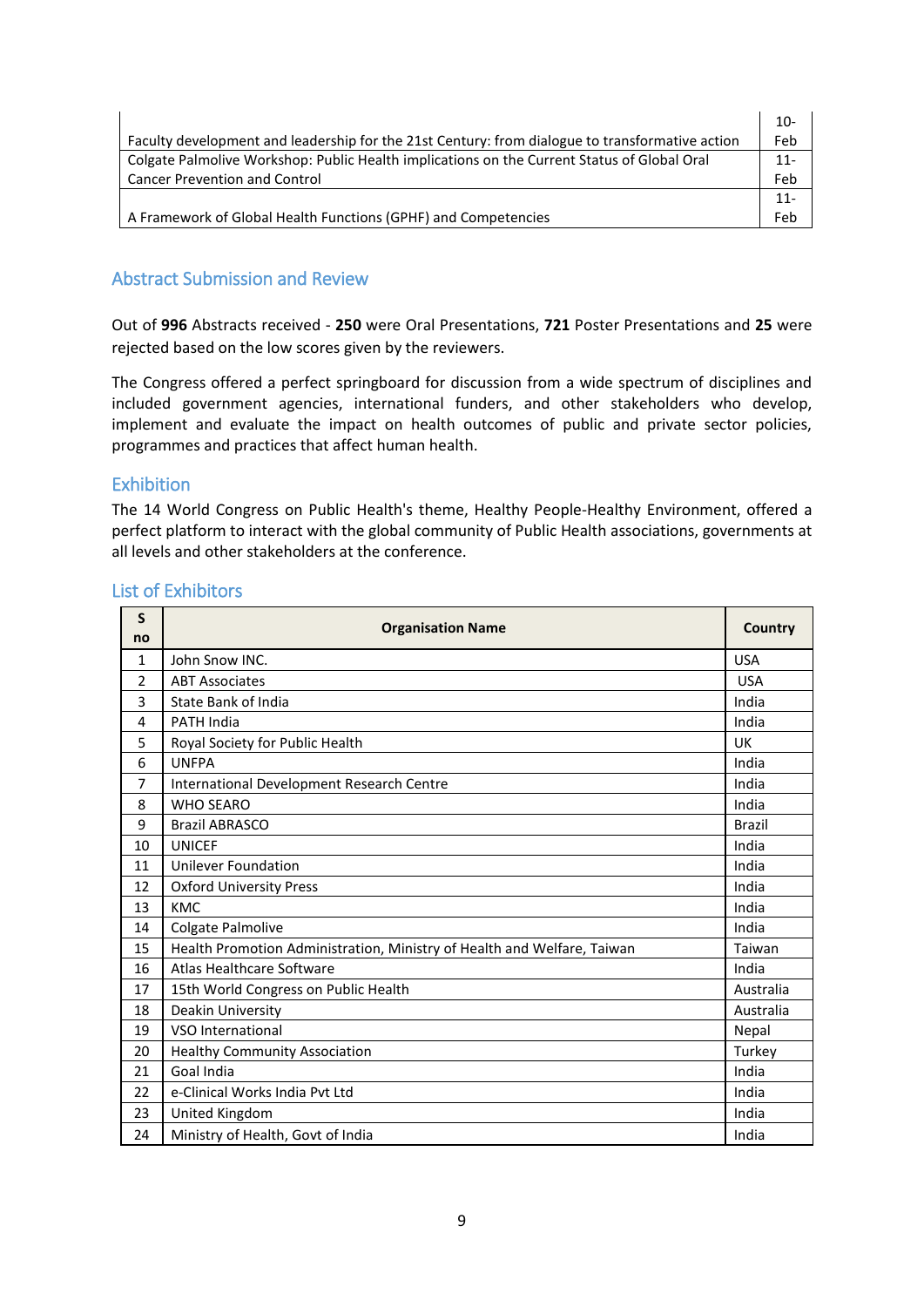# Field Visits

Field visits were organised to clinics at or near urban slums. This was to provide delegates an opportunity to personally observe the activities being conducted and interact with the medical workers and the beneficiaries. Also, they experienced and seen the changes being brought about through the activities. Following is brief list of Field Visits organised.

| <b>Field Trip Name</b>                                              |
|---------------------------------------------------------------------|
| Integrated Child Development Services (ICDS)                        |
| MR Bangur Hospital - District Headquarters                          |
| Health education and condom promotion program targeting sex workers |
| <b>Missionaries of Charity</b>                                      |
| Public health clinics of the Kolkata Municipal Corporation          |
| Institute of Post Graduate Medical Education & Research (IPGMER)    |
| National Institute of Cholera and Enteric Diseases (NICED)          |

# Feedback Statistics

A very comprehensive feedback survey was under taken after the congress to evaluate the current congress organization and also to enhance the standard of upcoming 15<sup>th</sup> World Congress on Public Health. We received over 400 responses on the various aspects of the Congress from the attendees. Given below are the analysis computed on the basis of the feedback received.

Country of Residence of Attendees

| <b>Answer Choices</b> | %     | <b>Responses</b> | <b>Answer Choices</b> | %    | <b>Responses</b> |
|-----------------------|-------|------------------|-----------------------|------|------------------|
| Afghanistan           | 0.25  | 1                | Mongolia              | 0.25 | 1                |
| Argentina             | 0.25  | $\overline{1}$   | Nepal                 | 4.43 | 18               |
| Australia             | 2.96  | 12               | Netherlands           | 0.25 | 1                |
| Austria               | 0.25  | $\overline{1}$   | New Zealand           | 0.25 | $\mathbf{1}$     |
| Bangladesh            | 4.19  | 17               | Nigeria               | 5.91 | 24               |
| <b>Brazil</b>         | 2.46  | 10               | Norway                | 0.25 | $\mathbf{1}$     |
| Canada                | 2.71  | 11               | Philippines           | 0.25 | $\mathbf{1}$     |
| China                 | 0.25  | $\mathbf{1}$     | Saudi Arabia          | 0.25 | $\mathbf{1}$     |
| Colombia              | 0.25  | $\mathbf{1}$     | Serbia                | 0.25 | $\mathbf{1}$     |
| Costa Rica            | 0.49  | $\overline{2}$   | South Africa          | 1.23 | 5                |
| Denmark               | 0.25  | $\overline{1}$   | Sri Lanka             | 0.25 | $\mathbf{1}$     |
| Egypt, Arab Rep.      | 0.25  | $\overline{1}$   | Sudan                 | 0.25 | $\mathbf{1}$     |
| Ethiopia              | 1.48  | 6                | Sweden                | 0.25 | $\mathbf{1}$     |
| Germany               | 0.25  | 1                | Switzerland           | 0.99 | 4                |
| Greece                | 0.25  | $\overline{1}$   | Taiwan                | 0.74 | 3                |
| India                 | 56.90 | 231              | Thailand              | 0.99 | 4                |
| Indonesia             | 0.49  | $\overline{2}$   | Turkey                | 0.49 | $\overline{2}$   |
| Italy                 | 0.25  | $\overline{1}$   | Uganda                | 0.25 | $\mathbf{1}$     |
| Japan                 | 0.49  | $\overline{2}$   | United Kingdom        | 1.23 | 5                |
| Lebanon               | 0.99  | 4                | <b>United States</b>  | 5.42 | 22               |
| Mexico                | 0.25  | $\overline{1}$   |                       |      |                  |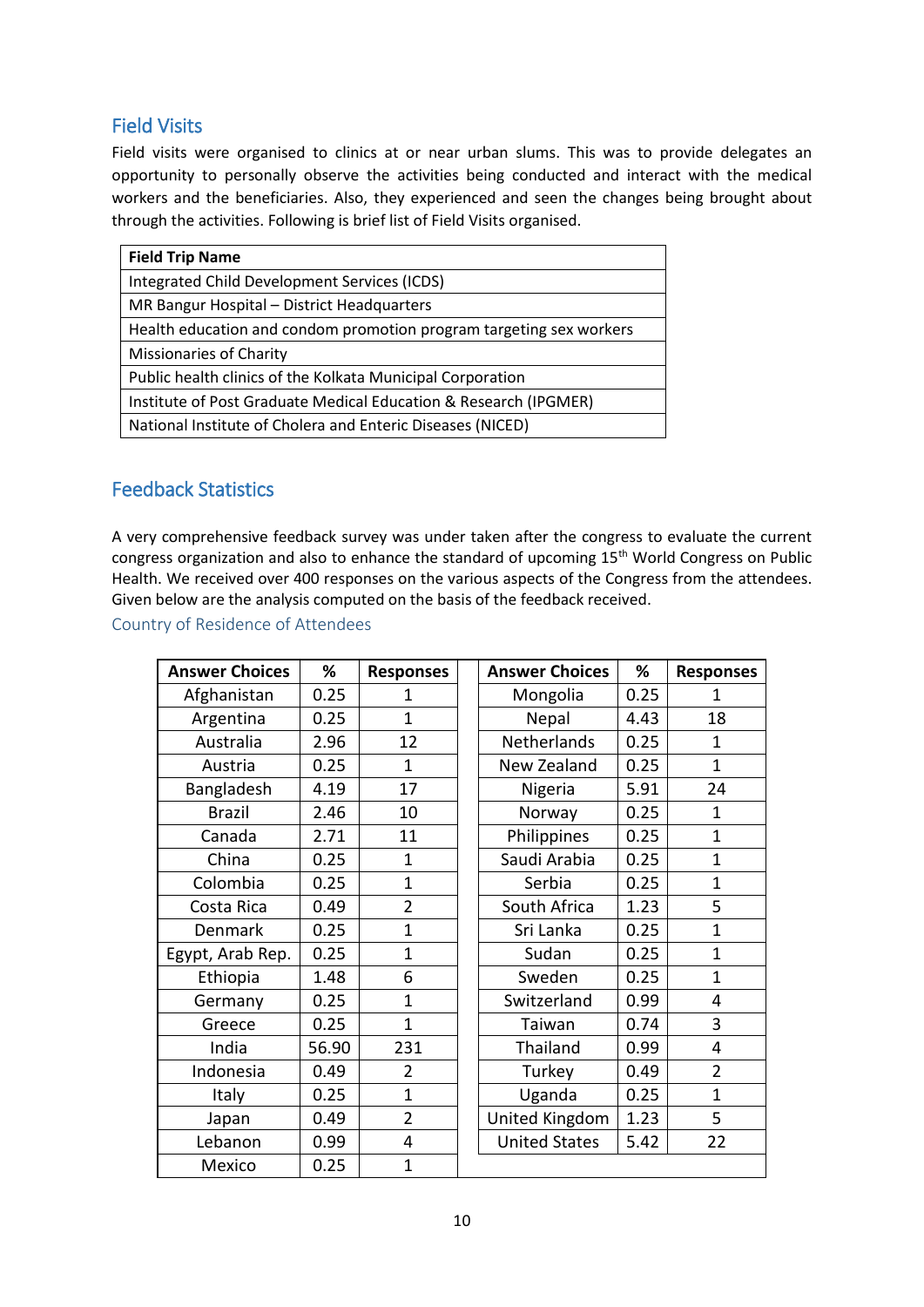## Profession of Attendees



## Role of Attendees at the Congress



Attendees Registered for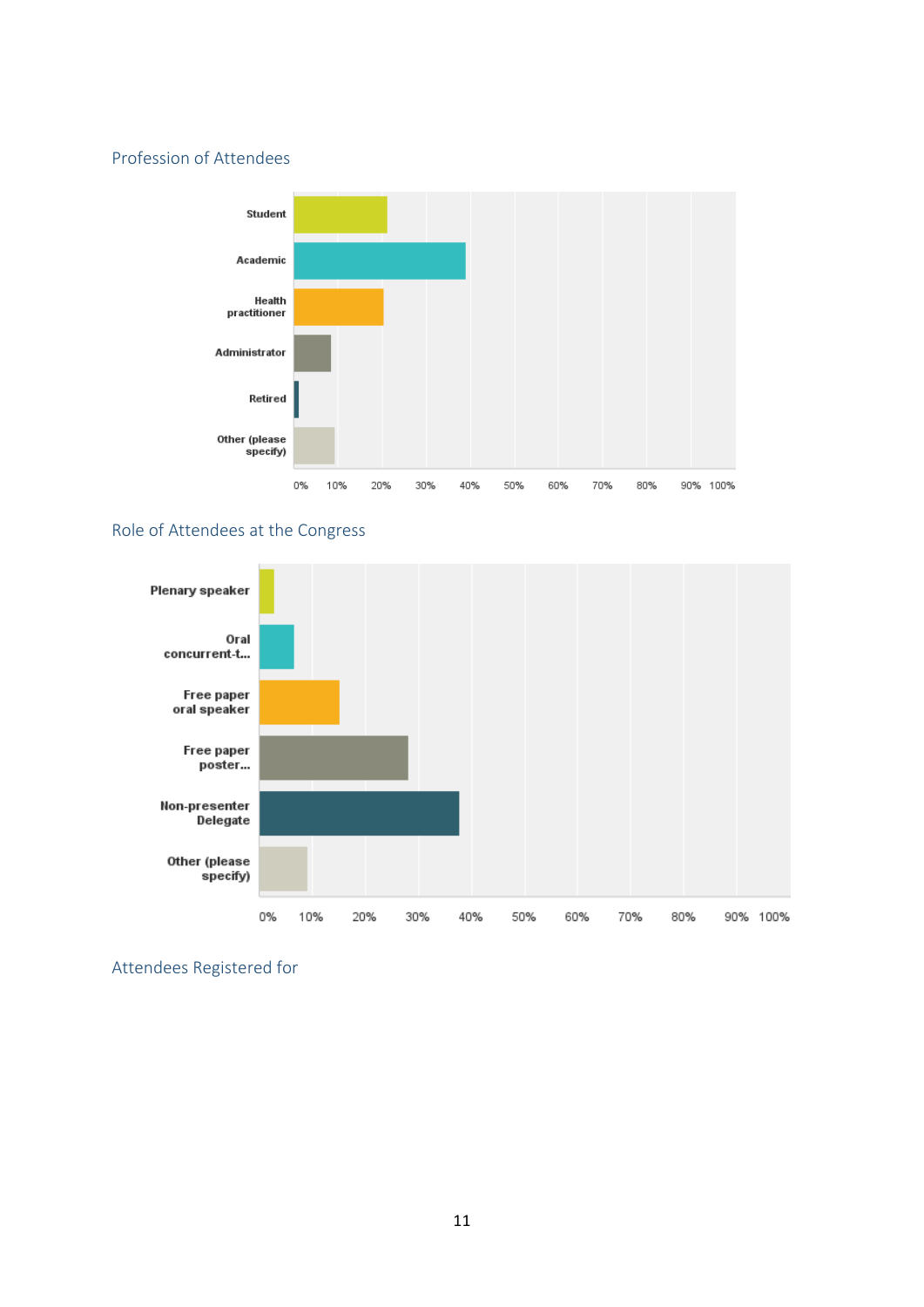

Overall Rating of the Congress (1=Poor and 5=Excellent)



Rating for Plenary sessions in terms of perceived quality/relevance to the Congress (1=Poor and 5=Excellent)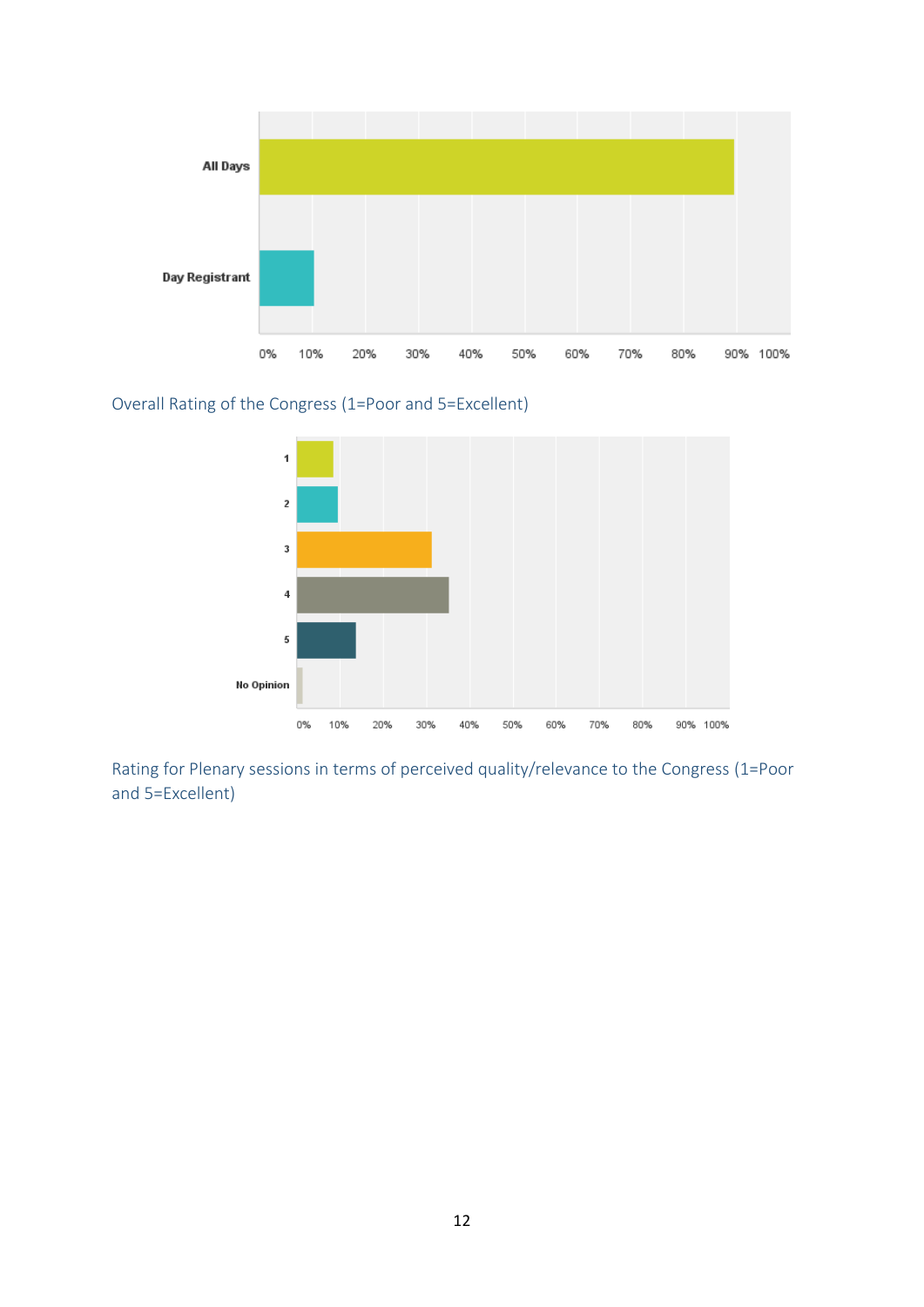

## What attendees expected to achieve by attending the Congress?



Discuss/debate a public health issue Provide input to addressing a public health issue

Learn about the work of public health associations the WFPHA

Create links between my organization/institution and other organizations/institu...